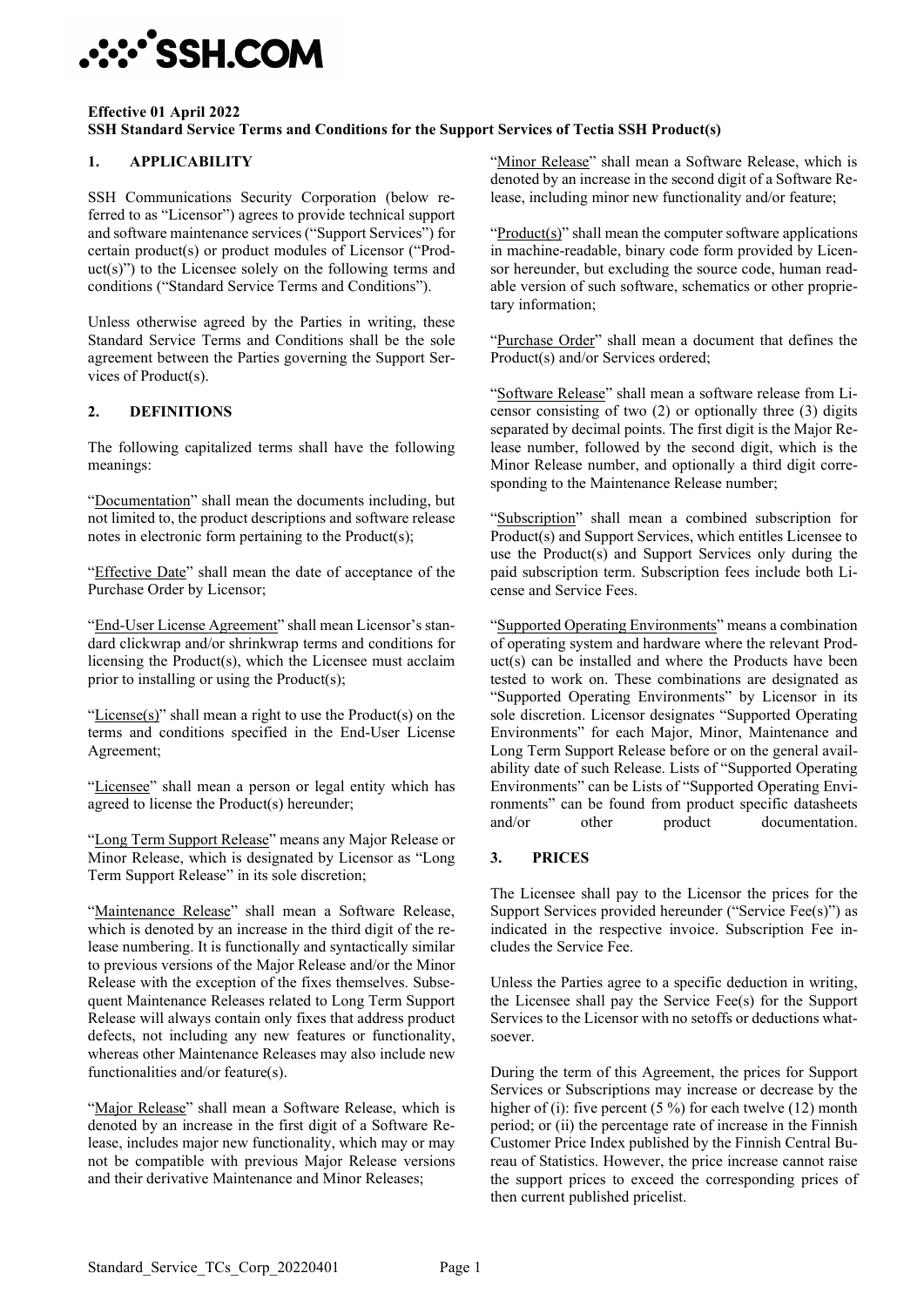

## **4. TAXES AND MISCELLANEOUS CHARGES**

Any taxes and duties (including but not limited to custom duties, import/export duties, stamp duties, value added tax, consumption tax, withholding tax and sales tax) imposed in the country in which the Support Services are delivered will be borne by the Licensee (collectively "Taxes").

Any miscellaneous costs including but not limited to banking charges, currency conversion charges and/or delivery costs (collectively "Miscellaneous Costs") will be borne by the Licensee.

If Licensor pays any Taxes and/or Miscellaneous Costs, then such amount shall be added to the price of the Support Services and the Licensee shall reimburse Licensor for all such Taxes and/or Miscellaneous Costs within fifteen (15) business days following its receipt of documentation evidencing Licensor's payment thereof.

## **5. TERMS OF PAYMENT**

Service Fee(s) for the Support Services shall be paid in advance against Licensor's respective invoice. Service Fee can be included in the Subscription fee.

The Licensee shall pay the Service Fee(s) within thirty (30) days of receipt of an invoice from Licensor.

Unless otherwise defined in the respective invoice all payments to Licensor shall be payable in Euros  $(\epsilon)$ .

If the Licensee fails to pay the Service Fee(s) by the due date specified above, Licensor shall be entitled without prejudice to any other right or remedy to charge interest at the rate of ten (10) percent per annum, or the maximum amount allowed by law, whichever is less, on overdue payments, until the date such payments are credited to Licensor's bank account.

#### **6. TITLE**

The Licensee acknowledges and agrees that title to and ownership of the Product(s), Documentation and/or Software Release(s) (including but not limited to all copies thereof) are and shall remain with Licensor or its licensors. Nothing contained in these Standard Service Terms and Conditions shall be construed as transferring any ownership right or interest in the Product(s) and/or the Documentation to the Licensee. The Licensee shall not receive any express or implied license or right under any patent, copyright, trademark, trade secret or other proprietary rights of Licensor or its licensors, except as expressly set forth in these Standard Service Terms and Conditions.

#### **7. SUPPORT SERVICES**

Licensor shall provide the Licensee with the Support Services subject to payment of applicable Service Fee(s).

The content of different levels of Support Services can be found online at Licensor´s webpage.

The Parties expressly agree that each new Software Release delivered to the Licensee under these Standard Service Terms and Conditions shall without further actions become the Product(s) under terms and conditions of the license agreement under which such Product(s) are licensed from Licensor by the Licensee.

Licensee is eligible to receive, download, and use new Software Releases only for the Products or product modules for which the Licensee has purchased licenses and paid applicable Service Fees.

Licensor shall provide Support Services only for Supported Operating Environments, unless otherwise agreed by the Parties in writing. Licensor designates Supported Operating Environments for each Major, Minor, Maintenance and Long Term Support Release before or on the general availability date of such Release.

Licensor shall have the right to change the content of the Support Services.

## **8. EXCLUSIONS OF SUPPORT SERVICES**

Licensor shall not be required to provide the Support Services if the need for the Support Services is due to, caused by or arises from any of the following:

- o Any modification, error correction or repair of the Product(s) by a party other than Licensor, or Licensee's failure to follow Licensor's instructions on operations and use;
- o Any functionality not directly related to the Product;
- o Use of the Product(s) with any hardware, software, magnetic media or service that is not provided, approved or authorized by Licensor;
- o Use of the Product(s) in a manner or form not defined and described in the Documentation;
- o Damage or failure of the Product(s) due to, caused by or arising from Force Majeure;
- o Any problems caused by the use of the Product(s) on an unsupported operating environment.

## **9. SUPPORT TERM AND RENEWAL(S)**

The initial term for the Support Services and Subscriptions shall begin on the Effective Date and shall continue the following twelve (12) months term. The Licensee shall purchase same level of Support Services for all the Products purchased at the same instant and for the same twelve (12) months term, unless otherwise agreed in writing.

However, if the Licensee already has a valid Support Services or Subscription for the same Product, the Licensee shall purchase same level of Support Services as agreed in the current agreement for all the new licenses of the Product in question and for the remaining term of the existing Support Services or Subscription. The Licensee shall not have more than one valid Support Services agreement per Product at a time and all the licenses for the same Product must be supported under the same Support Service level, unless otherwise agreed in writing.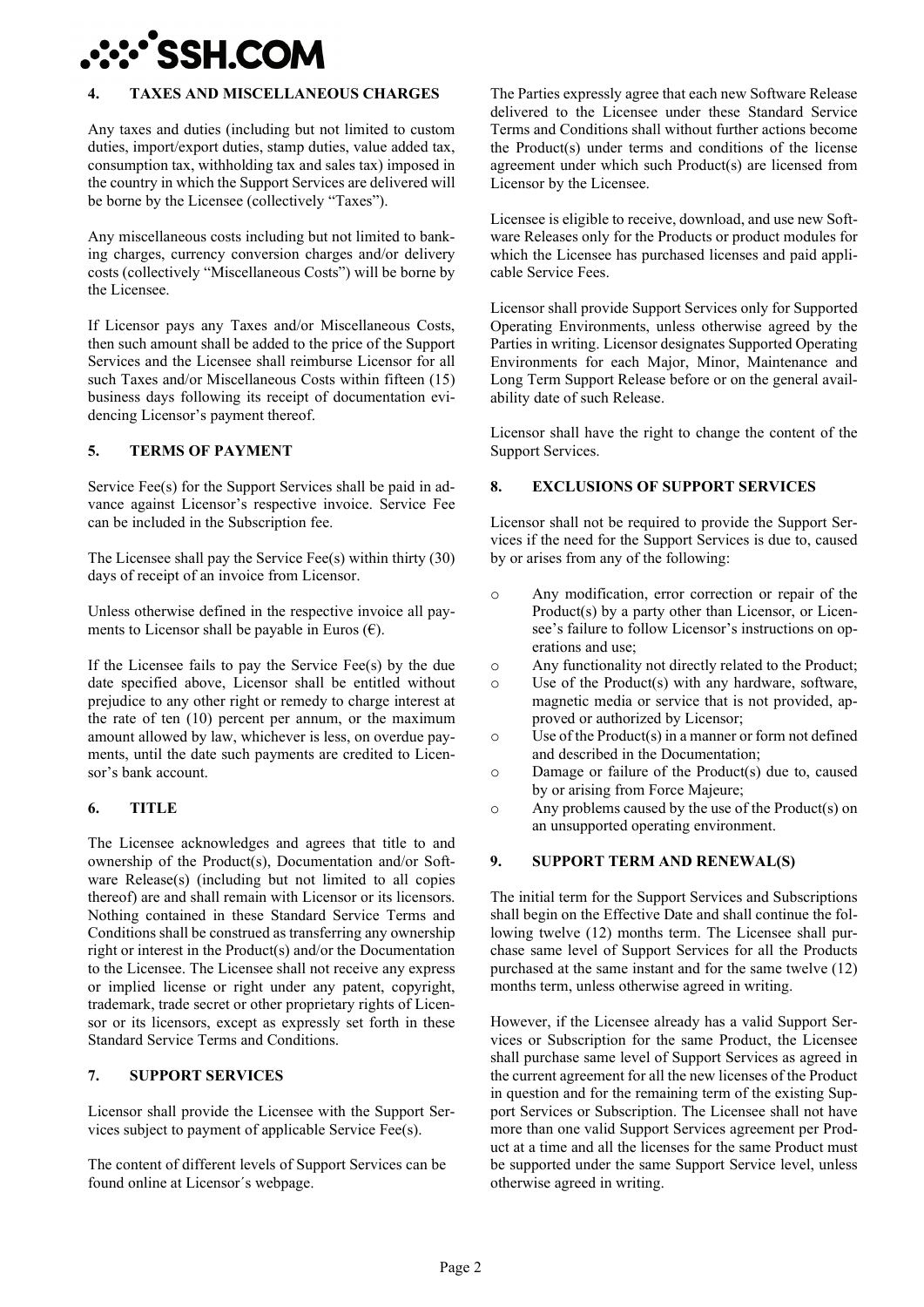

Support Services and/or Subscription for the same license quantity and support level shall become automatically prolonged for twelve months terms at a time if not terminated by either Party in writing three (3) months before the end of the initial term or any subsequent prolongation term.

Licensor does not provide partial Support Services for any Product, unless otherwise agreed by the Parties in writing. Therefore the Licensee shall at all times possess a valid Support Services for all the instances of a Product in use regardless of whether the licenses are perpetual or subscription-based.

The Licensee is, immediately and at least three (3) months before the end of then valid Support Services term, required to document all support terminations and license uninstallations by sending an acceptable SSH Uninstall Letter to Licensor itemizing the reason for termination and the uninstalled Products to which the Support Services are discontinued/terminated. Only thereafter a support agreement for the licenses in actual use may be available.

Uninstalled licenses and related Support Services can be reinstated at any time by paying applicable Service Fees and reinstatement fee as set forth in this Section below.

The Licensee shall submit a new Purchase Order for every prolonged Support Services or Subscription term before the end of the previous term and by paying related Fees according the corresponding invoice. All Support Services and Subscription ordered and the related Fees are non-cancellable and non-refundable.

In the event that the Licensee fails to submit a new Purchase Order for the next Support Service or Subscription term before the end of the previous term or if the Licensee fails to pay the respective invoice by the due date:

- a) Support Services shall be automatically discontinued by Licensor;
- b) In case of perpetual licenses, the Licensee shall have no right to use any other Release of the Product(s), than the ones the Licensee has received during the paid Support Service terms.

If the Support Services are discontinued by Licensor according a) above, the Licensee may thereafter reinstate the Support Services only as set forth below.

In order to resume using uninstalled Licenses and/or reinstate the Support Services, the Licensee shall:

- (i) pay normal applicable annual Service Fee according Licensor's then valid price list for every twelve (12) months Support Service term starting after the end of the last paid Support Service term;
- (ii) pay reinstatement fee which shall be ten percent (10%) for every starting thirty (30) days period after the end of last paid Support Service term. Reinstatement fee is calculated from the normal annual Service Fee for the discontinued Support Services.

However, if the Support Services have been discontinued over eighteen (18) months, the Licenses will be permanently terminated and Support Services cannot be reinstated, unless otherwise agreed by the Parties in writing.

#### **10. SUPPORT SERVICE CHANGES**

Licensor may implement changes in the Documentation or Product, which may result in the new versions of the Product changing in material respects from the earlier versions, or discontinue the manufacture and support of any Product. If Licensor discontinues the manufacture or support of Product, Licensor shall make reasonable efforts to give notice to the Licensee at least six (6) months prior to intended date of discontinuation.

#### **11. CONFIDENTIALITY**

For the purposes of this Section confidential information (below referred to as "Confidential Information") is defined as any information received by a Party ("receiving Party") from the other Party ("disclosing Party"), whether before or after the Effective Date, which is marked or described by the disclosing Party in writing as being "Confidential", "Secret" or "Proprietary". The Parties specifically acknowledge that the Product(s) and Documentation, the source code of the Product(s), and the terms and conditions of these Standard Service Terms and Conditions are Confidential Information.

The confidentiality obligation under this Section shall not cover knowledge which

- (i) was at the time of receipt published or otherwise generally available to the public;
- (ii) has after receipt by a Party been published or become generally available to the public otherwise than through any act or omission on part of the receiving Party;
- (iii) was lawfully in the possession of the receiving Party at the time of receipt without any restrictions on disclosure;
- (iv) was rightfully acquired from third parties without any undertaking of confidentiality imposed by such third parties;
- (v) was developed independently by the receiving Party without reference to the Confidential Information; or
- (vi) is required by applicable law or regulation or by legal process to be disclosed, so long as the receiving Party provides the disclosing Party with prompt written notice of such requirement to enable the disclosing Party to seek an appropriate protective order. If no such order is obtained within a reasonably time, the receiving Party may, without liability hereunder, disclose such portion of the Confidential Information that on the advice of the receiving Party's legal counsel is legally required to be disclosed.

Both Parties agree to maintain Confidential Information in confidence and shall use the same degree of care, but in no event less than reasonable care, to avoid disclosure of Confidential Information as it uses with its own confidential and proprietary information of similar type and importance.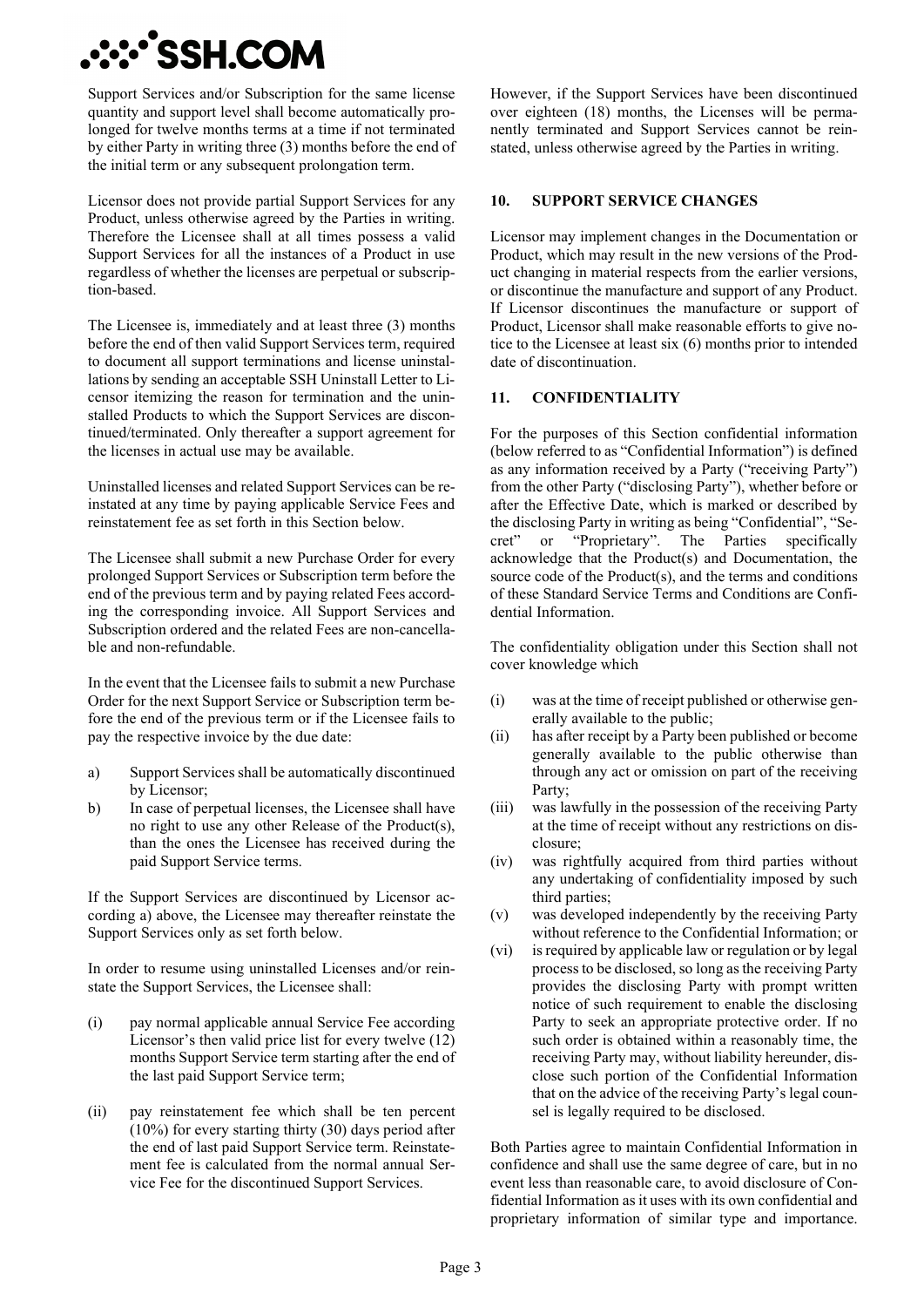# **:::`SSH.COM**

Both Parties agree to disclose Confidential Information only to those of its employees and subcontractors who have a bona fide need to know solely for the purpose (and to the extent) of exercising its rights contemplated under these Standard Service Terms and Conditions.

Any Confidential Information supplied by Licensor shall: (a) be used for the sole purpose of installing, using, evaluating and maintaining the Product(s); (b) not be used by the Licensee (or any other party) in a manner detrimental to Licensor's interest; and (c) not be reproduced, used or disclosed to other parties by the Licensee without Licensor's prior written consent. All Confidential Information supplied by Licensor is, and shall remain, Licensor's property.

The obligations set forth in this Section shall remain in force for a period of five (5) years as of the date of disclosure of the Confidential Information in question, regardless of an earlier termination of these Standard Service Terms and Conditions. Notwithstanding the foregoing, source code of the Product(s) shall be kept confidential indefinitely.

## **11 AMENDMENT**

No changes or amendments to these Standard Service Terms and Conditions shall be effective unless reduced in writing and signed by Licensor.

# **12 AUDIT**

Licensee shall create and at all times retain the relevant books and records of Product(s) and Support Services, in sufficient detail and in a reasonable format, that enables the verification of the amount of Products deployed and under valid support, and within thirty (30) days of Licensor's request send to Licensor a written statement detailing the number of Product(s) deployed and under valid support. For all purchased licenses that are not deployed, Licensee shall promptly provide Licensor with a written uninstall letter itemizing the number and product versions of non-deployed licenses.

Licensor shall have the right to inspect all such books and records, including system tool outputs, and other system information, sufficient to provide auditable verification of deployment of the Product(s), irrelative from the date that any Product(s) was first deployed by Licensee, by an independent auditor selected by Licensor. Upon reasonable notice, Licensor and its auditors may verify Licensee's compliance with licensing terms, including the deployment of the Products against the number of paid licenses, at all sites and for all environments in which Licensee deploys (for any purpose) the Product(s). Such verification will be conducted in a manner that minimizes disruption to Licensee's business, and may also be conducted on Licensee's premises, during normal business hours.

If any such auditor's report shows Licensee's deployment of Product(s) and Support Services to be inaccurate in excess of three percent (3%) of the paid licenses and support, Licensee shall reimburse accountants' fees for the audit to Licensor. In any case Licensee shall without further delays pay Licensor the a) unpaid license fees for any such excess use, based upon the list prices in effect at the time the audit is completed, b) support fees for such excess use for the lesser of the duration of such excess use or two years, and c) any additional charges and other liabilities determined as a result of such verification, unless otherwise agreed in writing.

## **13 ASSIGNMENT**

These Standard Service Terms and Conditions will bind and inure to the benefit of each Party's permitted successors and assigns. The Licensee shall not, without the prior written consent of Licensor, assign or otherwise transfer its rights and obligations under these Standard Service Terms and Conditions in whole or in part. Any attempt to assign these Standard Service Terms and Conditions in derogation of this Section will be null and void.

Licensor may assign these Standard Service Terms and Conditions to any of its Affiliates, and in connection with a sale of business to which these Standard Service Terms and Conditions relates.

# **14 INDEPENDENT CONTRACTOR**

Licensor and the Licensee are each engaged in an independent business. Each Party shall, at all times, perform its obligations as an independent contractor and not as the agent, franchisee, partner, employee or servant of the other Party. Each Party shall, at all times, be solely responsible for: (a) the employment, direction, supervision, compensation and discharge of its own employees, agents and subcontractors, including compliance with social security, withholding and all other regulations governing such matters; and (b) its own acts and those acts of its employees, agents and subcontractors.

# **15 CONTROLLING LAW**

These Standard Service Terms and Conditions shall be interpreted and construed in accordance with the laws of the Finland, without regard to conflicts of law principles. Further, the application of the United Nations Convention on Contracts for the International Sale of Goods is expressly excluded and disclaimed.

## **16 SETTLEMENT OF DISPUTES**

All disputes arising out of or in connection with these Standard Service Terms and Conditions shall be finally settled under the Rules of Arbitration of the International Chamber of Commerce by one (1) arbitrator appointed in accordance with the said Rules. The place of arbitration shall be Helsinki, Finland. All proceedings shall be conducted in the English language.

## **17 FORCE MAJEURE**

Licensor shall not be deemed to have breached any obligation under these Standard Terms and Conditions if such breach results from causes that are beyond Licensor's reasonable control, including but without limitation to war (whether declared or not), acts of government or the European Union, export or import prohibitions, breakdown or general unavailability of transport, general shortages of